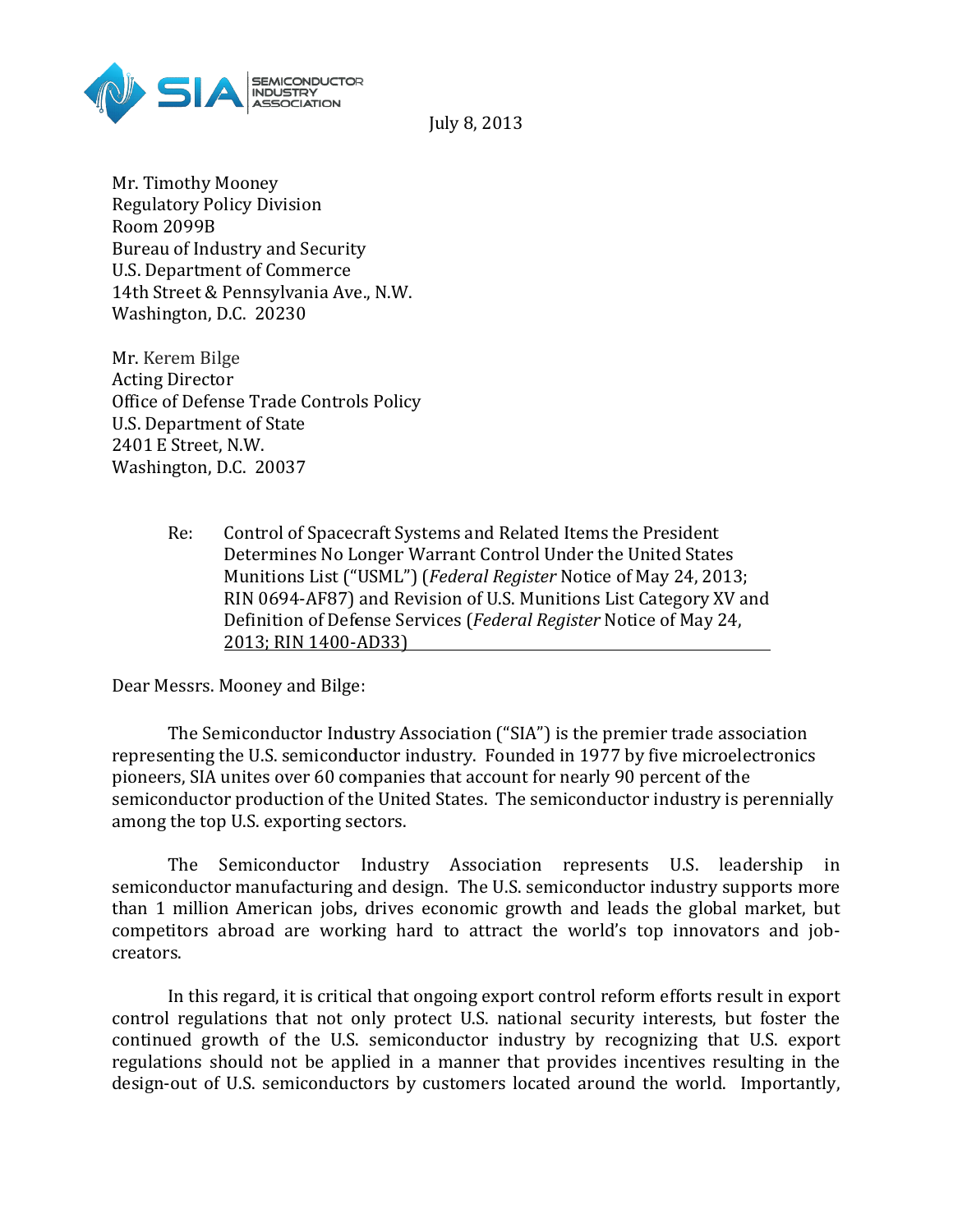

any such regulatory incentives to design out U.S. semiconductors would directly benefit our competitors abroad.

SIA strongly supports the objectives of the Export Control Reform Initiative ("ECRI"), as stated by the President, to focus resources on the threats that matter most, bring transparency and coherence to this field of regulation, and enhance the competitiveness of our manufacturing and technology sectors. We remain committed to working with the Administration to expeditiously realize these objectives for the treatment of commercial integrated circuits ("ICs"). incentives design out U.S. semiconductors would directly benefit our competitors abroad.<br>
SIA strongly supports the objectives of the Export Control Reform Initiative<br>
("ECRI"), as stated by the President, to focus resourc

SIA is pleased to submit the following public comments in response to the request for public comments issued by the Commerce Department's Bureau of Industry and Security (BIS) on proposed revisions to the Export Administration Regulations ("EAR") Security (BIS) on proposed revisions to the Export Administration Regulations ("EAR")<br>pertaining to items the President determines no longer warrant control under United States Munitions List ("USML") Category XV ("Proposed EAR Revisions"),<sup>1</sup> and revisions to the USML Category XV ("Proposed ITAR Revisions"). 2

# **Introduction and Summary**

SIA applauds the elimination of USML Category XV(d). However, SIA is quite concerned that the implementation of that USML modification may come too late to prevent the inappropriate and commercially devastating capture by the USML of large numbers of commercial ICs. At a minimum, SIA urges the Administration to waive the 180-day implementation period for the elimination of the USML XV(d) and make the effective date of that USML modification coincide with the publication of the final rule codifying the change. day implementation period for the elimination of the USML XV(d) and make the<br>tive date of that USML modification coincide with the publication of the final rule<br>ying the change.<br>Given that many of the items included in the concerned that the implementation of that USML modification may come too late to<br>prevent the inappropriate and commercially devastating capture by the USML of large<br>numbers of commercial ICs. At a minimum, SIA urges the A

by BIS are, according to BIS itself, "commercial items with no military or intelligence by BIS are, according to BIS itself, "commercial items with no military or intelligence<br>applications," it is inappropriate for those items to be subject to the same level of controls as are munitions items included in the new "600 series" ECCNs. The controls imposed on "500 series" items that are purely commercial should be significantly less stringent than the controls imposed on "600 series" items. In particular, there is no need for a presumption of export denial for exports of "500 series" items to countries subject to an arms embargo policy. it are purely commercial should be significantly less stringent than<br>on "600 series" items. In particular, there is no need for a<br>t denial for exports of "500 series" items to countries subject to an<br>definition of "space q is no longer warrant control under United<br>("Proposed EAR Revisions").<sup>1</sup> and revisions to<br>visions").<sup>2</sup><br>L Category XV(d). However, SIA is quite<br>USML modification may come too late to<br>SIA urges the Administration to waive t

The proposed definition of "space qualified" provided in the Proposed EAR Revisions is both overly broad and unduly open-ended and ambiguous and therefore merits further clarification. First, it is inappropriate for any item that is not "specially merits further clarification. First, it is inappropriate for any item that is not "specially<br>designed" for spacecraft to be deemed "space qualified." Second, BIS provides no definition

<sup>&</sup>lt;sup>1</sup> Export Administration Regulations ("EAR"): Control of Spacecraft Systems and Related Items the President <sup>1</sup> Export Administration Regulations ("EAR"): Control of Spacecraft Systems and Related Items the President<br>Determines No Longer Warrant Control Under the United States Munitions List ("USML"), 78 Fed. Reg. 31,431 (May 24, 2013) ("Proposed EAR Revisions"). (May 24, 2013) ("Proposed EAR Revisions").<br><sup>2</sup> Amendment to the International Traffic in Arms Regulations: Revision of U.S. Munitions List Category XV and

Definition of "Defense Service", 78 Fed. Reg. 31,444 (May 24, 2013) ("Proposed ITAR Revisions").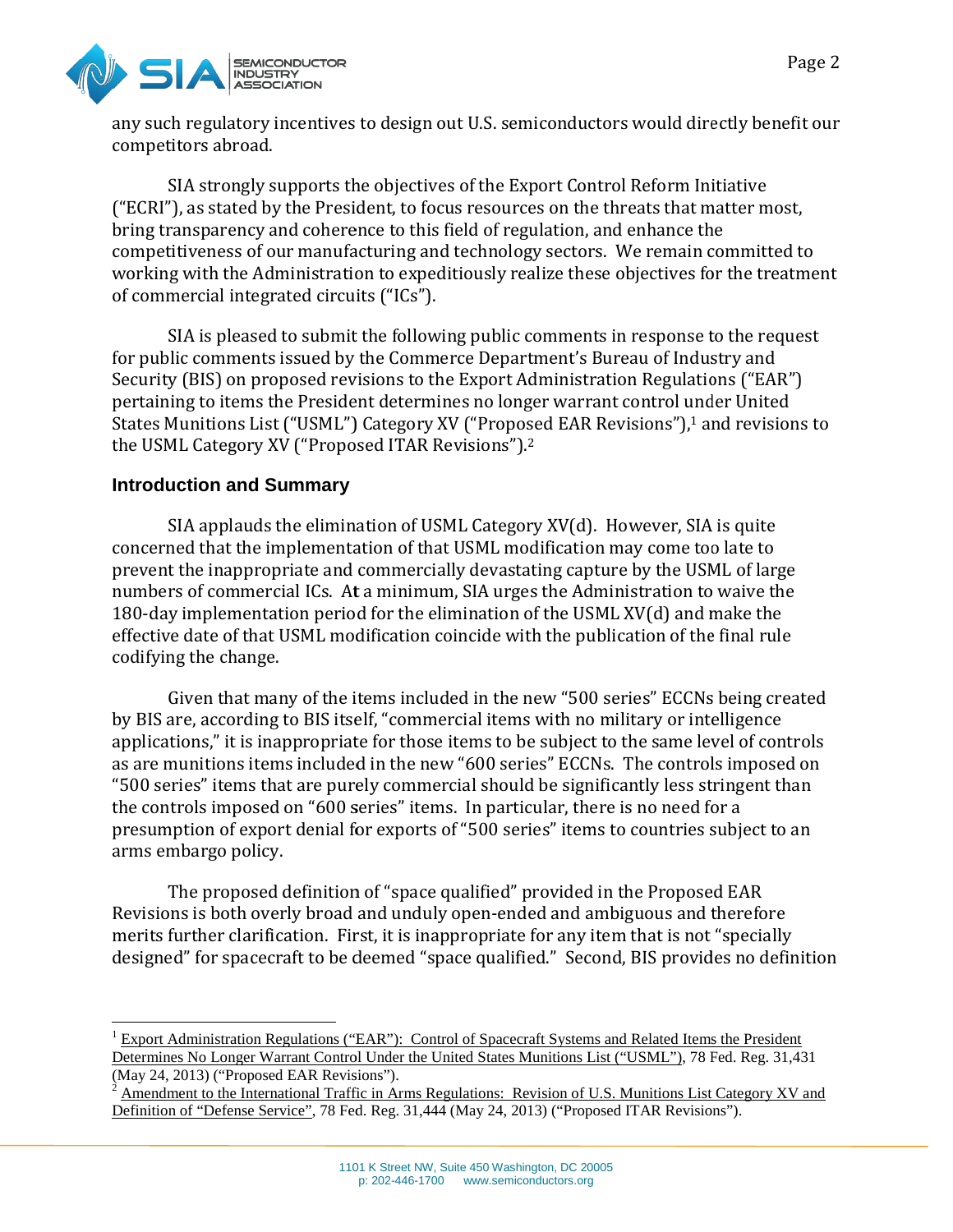

of "qualified through successful testing." To be "qualified" an item must be rated or of "qualified through successful testing." To be "qualified" an item must be rated or<br>certified to operate at altitudes greater than 100 km above the surface of the earth.

## **Proposed USML Category XV Changes Changes**

The proposed revisions to USML Category XV, and, in particular, the proposed elimination of USML XV(d), purports to avoid the capture by the USML of ICs that inadvertently meet certain technical parameters. As such, it would remove from the USML ICs with little or no strategic significance and prevent the application of controls that would cripple the civilian semiconductor industry. For that reason, SIA solidly supports the Proposed USML Revisions.

Nevertheless, SIA is extremely concerned that implementation of the Proposed USML Revisions may occur too late to avoid the inappropriate capture by the USML of USML Revisions may occur too late to avoid the inappropriate capture by the USML of<br>many commercial ICs that, due to the rapid advance of semiconductor technologies, meet or exceed all five of the technical parameters contained in USML XV(d), but that were developed for civilian applications that are not specifically or specially designed for defense articles. If such inappropriate capture by the USML of many commercial ICs were to occur, domestic IC producers would be required to obtain munitions licenses not only for exports of such devices, but also for transfers of technology related to such devices to foreign national employees — tasks that would be extremely burdensome for many SIA members. or exceed all five of the technical parameters contained in USML XV(d), but that were<br>developed for civilian applications that are not specifically or specially designed for defense<br>articles. If such inappropriate capture

Accordingly, SIA urges the State Department ("State") to make the proposed Category XV(d) effective as soon as possible. At a minimum, this would include forgoing the proposed 180-day implementation period for the proposed elimination of USML XV(d).

A delayed implementation of the final rule may be appropriate for elements of the final rule that result in increased administrative burdens, so that exporters are permitted to adjust their practices accordingly. Such is the not the case with elements of the final rule that liberalize controls and decrease administrative burdens. Liberalization of controls and lessening of administrative burden should occur immediately. No party is benefitted by a delay in the effective date of such changes, but many parties may be hurt by such a delay. The final rule should be effective as of the date of its publication. n the effective date of such changes, but many parties may be hurt by such a delay.<br>al rule should be effective as of the date of its publication.<br>It would contravene both common sense and the express purpose of the ECRI i rcial ICs that, due to the rapid advance of semiconductor technologies, meet<br>five of the technical parameters contained in USML XV(d), but that were<br>c civilian applications that are not specifically or specially designed f

large numbers of commercial products not subject to ITAR control at the beginning of this year were subjected to ITAR control simply due to delay in implementation of the final rule large numbers of commercial products not subject to ITAR control at the beginning of thi<br>year were subjected to ITAR control simply due to delay in implementation of the final ru<br>pertaining to USML Category XV. SIA urges occurring by making the effective date of at least certain portions of the final rule the same occurring by making the effective date of at least certain portions of the final rule the same<br>as the final rule's publication date. That is, State should waive the 180-day implementation period for elimination of USML XV(d) and make the effective date of that change coincide with the publication date of the final rule. istration to prevent that from<br>in portions of the final rule the<br>ld waive the 180-day implemen<br>fective date of that change coinc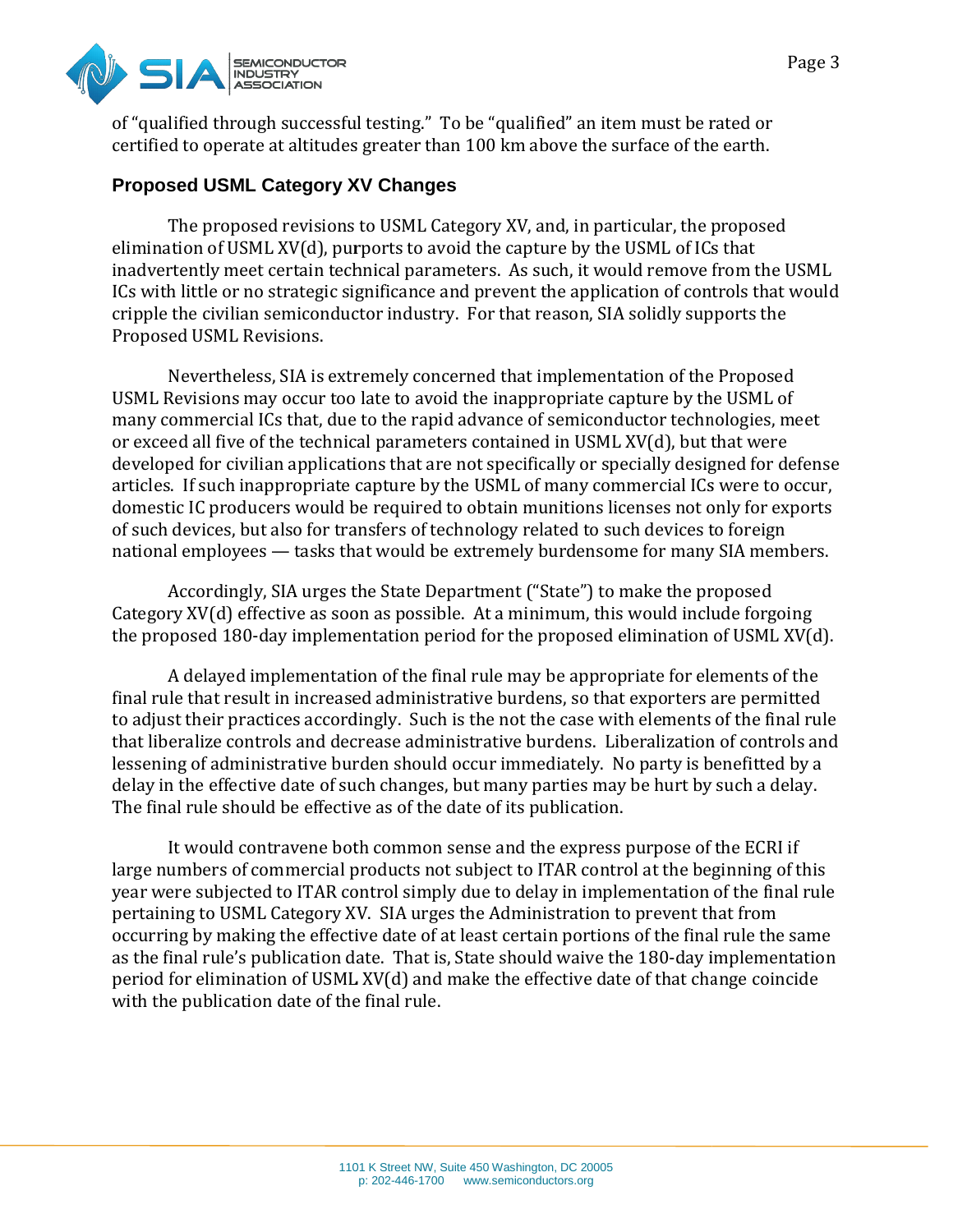

### **Proposed EAR Changes**

## **Comments on the Creation of the "500 Series" Items**

In the Proposed EAR Revisions, BIS has indicated that it is creating the new "500 series" of Export Control Classification Numbers ("ECCNs") to capture spacecraft systems and associated equipment that the President has determined no longer warrant inclusion on the USML.<sup>3</sup> BIS further notes that although the items to be controlled by the "500 series" ECCNs are currently on the USML, "many of them are commercial items with no military or intelligence applications," and for that reason "[i]t would be inappropriate to include these types of items in the '600 series,' which is, by definition, comprised of munitions items."<sup>4</sup> Notwithstanding those statements, however, BIS is proposing to impose munitions items."4 Notwithstanding those statements, however, BIS is proposing to impose<br>controls on "500 series" items that are largely identical to those imposed on "600 series" items. SIA objects to such treatment of "500 series" items. series" of Export Control Classification Numbers ("ECCNs") to capture spacecraft systems<br>and associated equipment that the President has determined no longer warrant inclusion<br>on the USML.<sup>3</sup> BIS further notes that althoug Fague 4<br>
Fragmentine Creation of the "500 Series" thems<br>
Series on the Creation of the "500 series" thems<br>
and HAR Revisions, BIS has indicated that it is creating the new "500<br>
parametrization in the Ursalical material c

If it is the case, as BIS itself indicates, that many of the items contained within the "500 series" ECCNs are commercial items and not munitions items, then it is inappropriate and commercially damaging for BIS to impose essentially the same level of controls on those items as it is imposing on munitions items controlled by the "600 series" ECCNs. In particular, it is inappropriate for BIS to adopt a policy of denial for exports to countries subject to arms embargoes (such as China) of "500 series" items, many of which are, as BIS states, "commercial items with no military or intelligence applications."<sup>5</sup> SIA objects to such treatment of "500 series" items.<br>f it is the case, as BIS itself indicates, that many of the items contained within the<br>ries" ECCNs are commercial items and not munitions items, then it is inappropriate

Those items deemed by the U.S. Government to be "commercial items with no military or intelligence applications" should be controlled to a lesser extent than munitions items contained within the "600 series" ECCNs. While adopting a general policy of denial for exports of such commercial items to government end users in Country Group D countries may be appropriate, it is not appropriate to adopt such a policy for exports to purely commercial operations in Country Group D countries. SIA urges BIS to modify the proposed controls for "500 series" items accordingly. military or intelligence applications" should be controlled to a lesser extent than munitioitems contained within the "600 series" ECCNs. While adopting a general policy of denial for exports of such commercial items to go

#### **New ECCN 9A515.d**

As an initial matter, SIA would underscore that if the effective date of the elimination of As an initial matter, SIA would underscore that if the effective date of the elimination of USML  $XV(d)$  is the publication date of the final rule amending the ITAR, then the effective date

 $6$  If it is the case that certain spacecraft systems and equipment are deemed to be have military or intelligence <sup>6</sup> If it is the case that certain spacecraft systems and equipment are deemed to be have military or intelligence applications, then it may be more appropriate to move those items into a "600 series" ECCN. However, purely commercial items, such as ICs that are not "specially designed" for defense articles or for "600 series" items, should not be assigned controls that largely mirror those applied to "600 series" items.

<sup>&</sup>lt;sup>3</sup> Proposed EAR Revisions at 31,432.

<sup>&</sup>lt;sup>4</sup> Proposed EAR Revisions at 31,432.

<sup>&</sup>lt;sup>5</sup> The National Defense Authorization Act of 2013 ("2013 NDAA") does not impose a general policy of export denial for countries subject to arms controls. On the contrary, section 1261 of the 2013 NDAA imposes a policy of export denial only for exports to government entities and government-owned or controlled entities within embargoed countries. The NDAA does not address exports of "500 series" items to non-government entities. Accordingly, any policy of export denial adopted for "500 series" items should adhere to section 1261 of the 2013<br>NDAA and pertain exclusively to government entities and government-owned or controlled entities within NDAA and pertain exclusively to government entities and government embargoed countries. The National Defense Authorization Act of 2013 ("2013 NDAA") does not impose a general policy of exportenial for countries subject to arms controls. On the contrary, section 1261 of the 2013 NDAA imposes a policy or denial owned or controlled entities within<br>ries" items to non-government entities.<br>s should adhere to section 1261 of the 1<br>t-owned or controlled entities within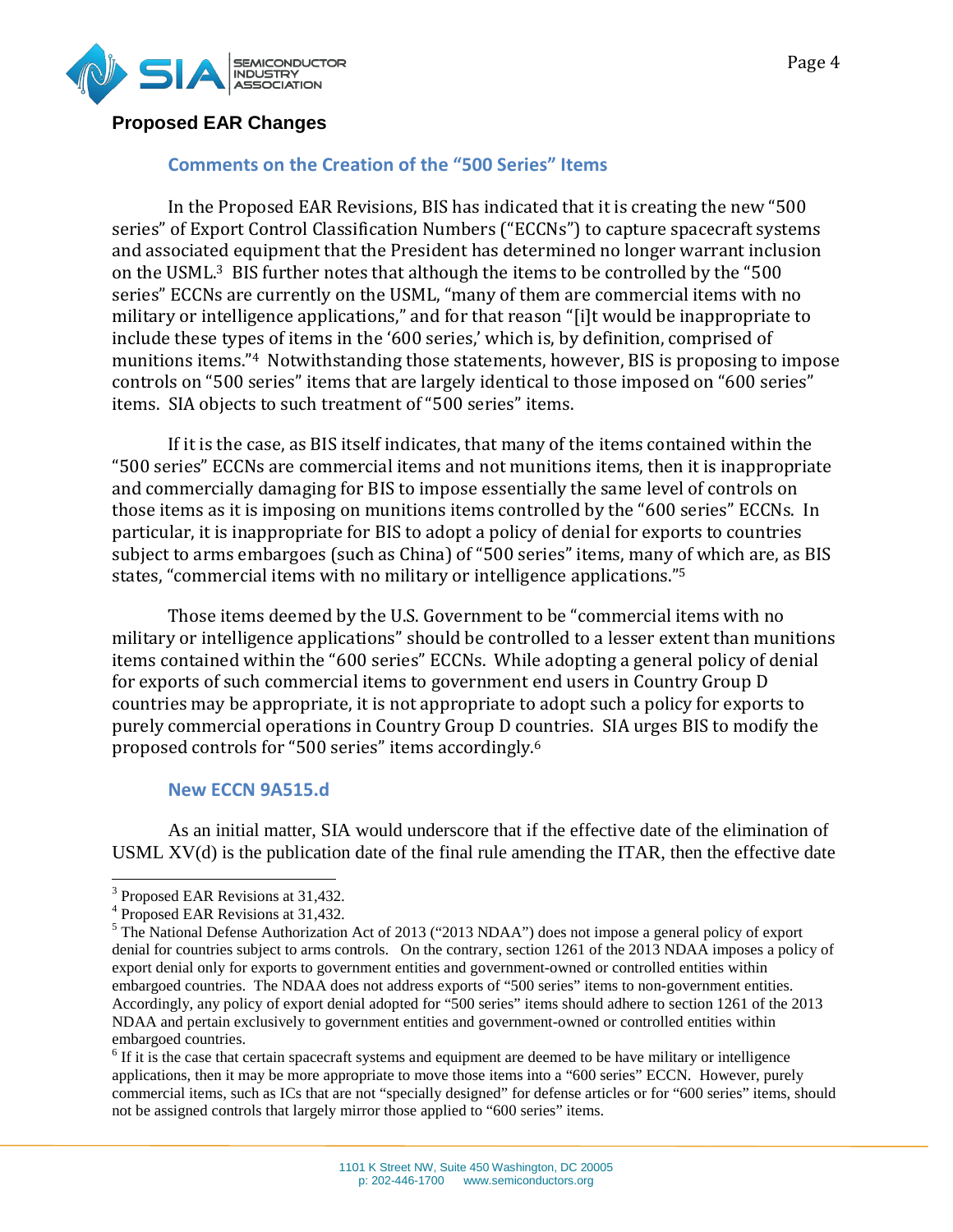

of the creation of ECCN 9A515.d should also coincide with the publication date of the final rule amending the EAR.

SIA applauds the inclusion within proposed new ECCN 9A515.d of the requirement that an IC be "specially designed" if it is to be captured by the ECCN. The inclusion of that additional requirement is long overdue and will ensure that ICs developed for and/or used that an IC be "specially designed" if it is to be captured by the ECCN. The inclusion of that<br>additional requirement is long overdue and will ensure that ICs developed for and/or used<br>in commercial applications and product stringent controls.

While SIA solidly supports the structure of proposed new ECCN 9A515.d, SIA requests that BIS modify the proposed ECCN in two ways.

ts that BIS modify the proposed ECCN in two ways.<br>First, and most importantly, BIS should insert into Note 1 to the ECCN a statement adopting the longstanding definition of "ASIC" put forward by the JEDEC Solid State Technology Association — namely that an ASIC is "an integrated circuit developed and produced for a specific application or function and for a single customer." This definition captures a custom IC designed particularly to conform to a single customer's unique requirements. Prime examples of ASICs are the ICs designed and developed exclusively for the Trident missile system. Those ICs were unambiguously application-specific and end item-specific and so were quintessential ASICs. Many other ICs designed and developed by SIA member companies are not customized for a specific use in a specific end item and so do not qualify as ASICs. By utilizing existing industry terminology, exporters will have a clear basis upon which to classify an IC. specific and so were quintessential ASICs. Many other ICs designed and developed<br>nember companies are not customized for a specific use in a specific end item and s<br>is qualify as ASICs. By utilizing existing industry termi Page 5<br>
Page 5<br>
Page 5<br>
CRECIN 9AS15.d should also coincide with the publication date of the final rule<br>
ARE.<br>
ARE.<br>
CRECIN 9AS15.d should also coincide with the publication date of the requirement<br>
should stigned" if it i is captured Solid and products will not be captured by the ECCN and subjected to<br>solidly supports the structure of proposed new ECCN 9A515.d, SIA<br>modify the proposed ECCN in two ways.<br>the modify the proposed ECCN in two wa

Second, SIA notes that the fourth and fifth technical parameters contained within 9A515.d differ from the fourth and fifth technical parameters contained within USML XV(d). It is unclear why those changes have been made, and SIA sees no need for them. XV(d). It is unclear why those changes have been made, and SIA sees no need for them.<br>The five technical parameters contained within USML XV(d) should be replicated in ECCN 9A515.d.

### **New ECCN 9A515.x**

This new ECCN controls devices that are "space qualified." Unfortunately, the definition of "space qualified" provided in the Proposed EAR Revisions is both overly broad and unduly open-ended and ambiguous. As an initial matter, SIA solidly supports the and unduly open-ended and ambiguous. As an initial matter, SIA solidly supports the<br>precept, apparently adopted by BIS, that if qualification through testing is to occur, then qualification only will apply to those devices actually subject to successful testing, rating and certification. Thus, all devices not so tested, rated or certified will not be deemed to be "qualified through successful testing." cation only will apply to those devices actually subject to successful testing, rating<br>tification. Thus, all devices not so tested, rated or certified will not be deemed to be<br>ed through successful testing."<br>That overarchi

That overarching point aside, SIA has the following comments on the proposed "space qualified" definition: First, as BIS itself recognizes, the inclusion of "or" in the "space qualified" definition: First, as BIS itself recognizes, the inclusion of "or" in the<br>definition of "space qualified" necessarily means that an IC that is not "specially designed" for spacecraft may still be deemed "space qualified" if it is "successfully tested" for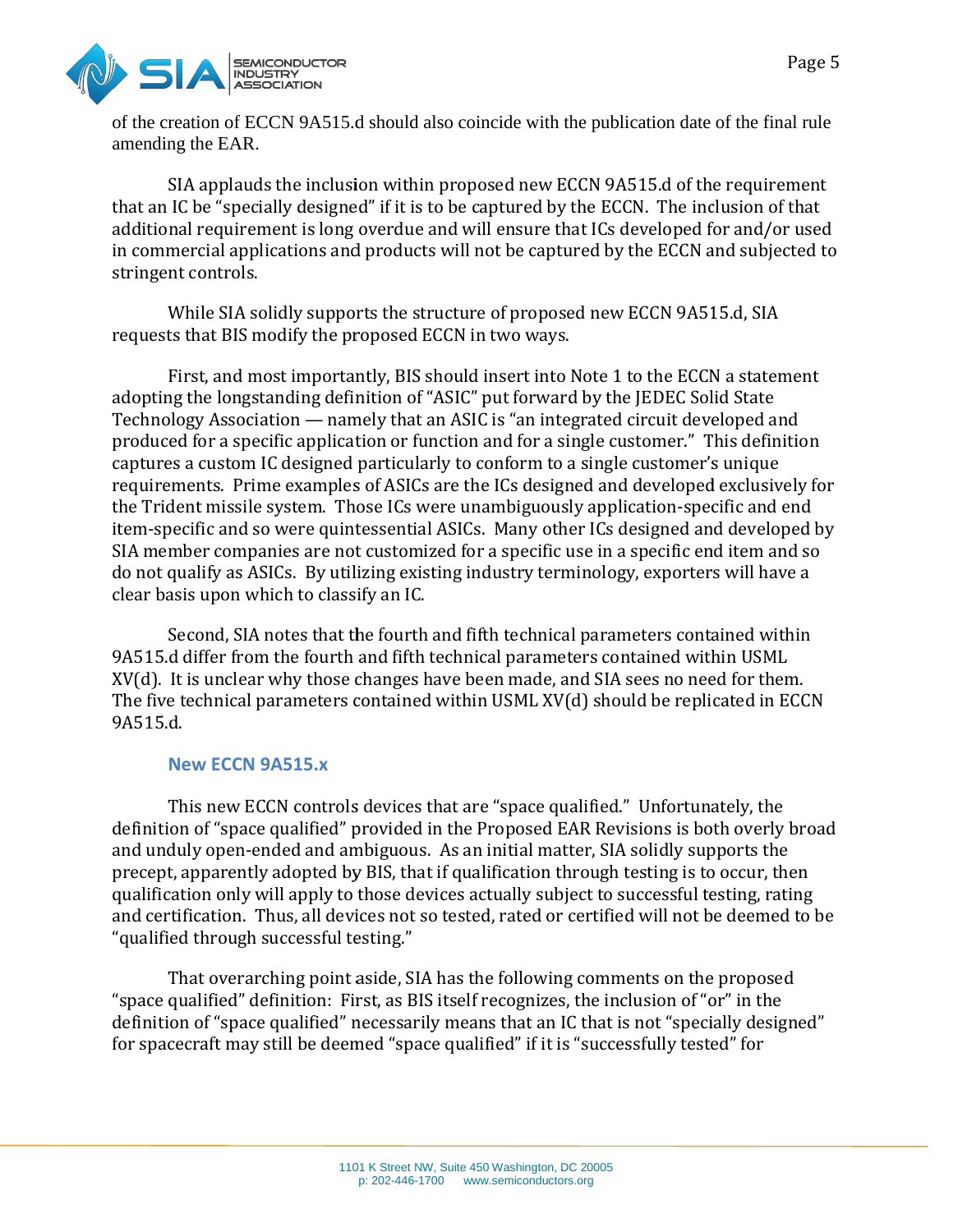

operation at altitudes greater than 100 km.<sup>7</sup> Second, BIS provides no definition of "qualified through successful testing."

It is inappropriate to classify a device that is not "specially designed" for spacecraft "qualified through successful testing."<br>It is inappropriate to classify a device that is not "specially designed" for spacecraft<br>as being "space qualified" and thereby subject to munitions-like controls. Commercial ICs that are not "specially designed" should not be controlled as if they were "specially designed." Doing so defeats the entire purpose of having a "specially designed" definition. There is no need for BIS to include within new ECCN 9A515.x any item that is not "specially designed" for spacecraft, and so BIS should modify the second Note to the ECCN as follows: that are not "specially designed" should not be controlled as if they were "specially<br>designed." Doing so defeats the entire purpose of having a "specially designed" definition.<br>There is no need for BIS to include within n like controls. Commercial ICs<br>if they were "specially

**Note:** The phrase "designed, manufactured, or qualified through successful testing" in this definition is synonymous with "specially designed." Thus, for example, an item that is "specially designed" for a spacecraft is deemed to be "designed, manufactured, or qualified through successful testing" for operation at altitudes greater than 100 km and an item that is not "specially operation at altitudes greater than 100 km and an item that is not "spe<br>designed" for a spacecraft is not deemed to have been so "designed, manufactured, or qualified through successful testing."

Doing so would not only clarify and simplify the definition of "space qualified," but also render that definition logical and appropriate.

Alternatively, if BIS does not make this change to the definition of "space qualified," then, at a minimum, BIS should clarify what "qualified through successful testing" means. A phrase that is central to the control status of many ICs would benefit from some definition or explanation in the EAR. ould not only clarify and simplify the definition of "space qualified," but also<br>c definition logical and appropriate.<br>rnatively, if BIS does not make this change to the definition of "space qualified,"<br>ninimum, BIS should

For an IC to be "space qualified" it is not enough that it is successfully tested; it must also be qualified through that testing. Industry practice is that devices are space qualified<br>only if they are formally certified as being space qualified, regardless of whether the only if they are formally certified as being space qualified, regardless of whether the manufacturer or a third party tested the device. BIS should confirm such an understanding of "space qualified." Specifically, BIS should include at the end of the first Note to the "space qualified" definition the following clarifying language: alified" it is not enough that it is successfully tested; it r<br>sting. Industry practice is that devices are space qualif<br>d as being space qualified, regardless of whether the<br>sted the device. BIS should confirm such an und

qualified" definition the following clarifying language:<br>For purposes of this definition, "qualified" must be evidenced by an explicit rating or certification to operate at altitudes greater than 100 km above the Earth. Thus, any device certified by the manufacturer to be operative at rating or certification to operate at altitudes greater than 100 km above the<br>Earth. Thus, any device certified by the manufacturer to be operative at<br>altitudes greater than 100 km is "qualified through successful testing any device not certified by the manufacturer to be operative at altitudes greater than 100 km is not "qualified through successful testing," regardless of any testing performed by any party. not certified by the manufacturer to be operative at altitudes<br>n 100 km is not "qualified through successful testing," regardless<br>ng performed by any party.<br>not make "qualified through successful testing" synonymous with

If BIS does not make "qualified through successful testing" synonymous with "specially designed," and does not include the suggested additional clarifying language above at the end of the first Note to the "space qualified" definition, then BIS should at least clarify what "successful testing" means. Testing may be performed not only by the "specially designed," and does not include the suggested additional clarifying language<br>above at the end of the first Note to the "space qualified" definition, then BIS should at lea<br>clarify what "successful testing" means fied through successful testing," and<br>cturer to be operative at altitudes<br>hrough successful testing," regardless<br>h successful testing" synonymous with<br>suggested additional clarifying language<br>e qualified" definition, then

<sup>&</sup>lt;sup>7</sup> Proposed EAR Revisions at 31,434.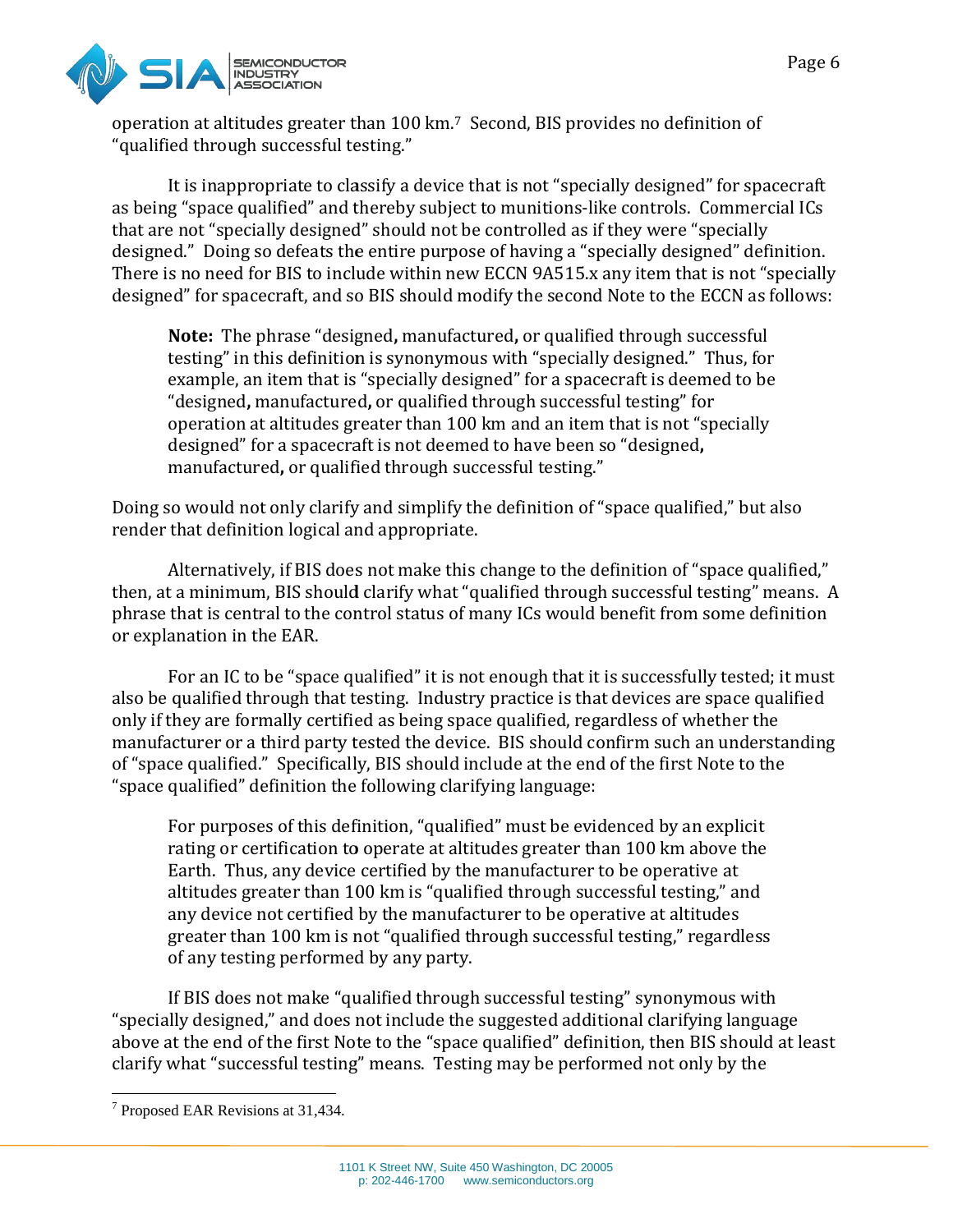

manufacturer of an IC, but also by a third party further down the line of commerce, and, if neither of the changes suggested above is made, a common definition of "successful testing" is required. To that end, BIS shoul d include qualified" that states that for a device to be "successfully tested" it must meet the following criteria: it also by a third party further down the line of commerce, and, if<br>ggested above is made, a common definition of "successful testing"<br>BIS should include an additional Note to the definition of "space

- **1) RHA certified equal to or greater than 500 Krad, and**
- **2) Rated as Class Level S and QML Class V (to be reflected in the part number used by the manufacturer), and** RHA certified equal to or greater than 500 Krad, and<br>Rated as Class Level S and QML Class V (to be reflected in the pa<br>number used by the manufacturer), and<br>Tested via Destructive Physical Analysis (DPA) testing consister<br>
- **3) Tested via Destructive Physical Analysis (DPA) testing consistent equivalent testing standar standard.**

It is noteworthy that where a device undergoes destructive sample testing by a party, the results of that sample test are often imputed to a very small number of physically party, the results of that sample test are often imputed to a very small number of physically<br>equivalent, QMLV-certified and RHA rated devices in order to enable them to be certified as space qualified. Accordingly, BIS should ensure that the concept of an "individually tested device" for purposes of 9A515.x encompasses this highly narrow extrapolation procedure, provided it applies solely to the equivalent QMLV-certified and RHA rated items that are intended for space qualification, are in the physical possession of the party responsible for are party responsible for testing and should conform to the sample size specified for DPA testing, *i.e.*, a maximum number of 30 units per Lot Date Code and Part Number combination. Such destructive sample test results must not be imputed to any other items in the same production run or model series in the application of any test requirement under 9A515.x. test results must not be imputed to any other items in the same production rur<br>series in the application of any test requirement under 9A515.x.<br>In particular, regardless of the definition afforded "qualified through succes Accordingly, BIS should ensure that the concept of an "individually tested<br>oses of 9A515.x encompasses this highly narrow extrapolation procedure,<br>es solely to the equivalent QMLV-certified and RHA rated items that are Page 7<br>
Page 7<br>
arty further down the line of commerce, and, if<br>
ande, a common definition of "successful testing"<br>
" an additional Note to the definition of "space<br>
" "successfully tested" it must meet the following<br> **rea** 

testing," BIS should further emphasize that if an individually tested device is "qualified through successful testing" then that qualification pertains only to the specific device qualified and not to any other device produced with or sharing similar characteristic with the qualified device. It must be clear that if a downstream third party "up screens" a device or a series of devices and qualifies that device or those devices as being "space qualified" through individual testing and certification, the results of that testing and certification will not affect the classification of similar, non-individually tested devices produced by the same manufacturer. SIA understands that this is the intent and meaning of the first Note to the "space qualified" definition, but requests that BIS confirm as much, taking into account the concept of "individually tested device" as recommended by SIA above. qualified device. It must be clear that if a downstream third party "up screens" a device<br>series of devices and qualifies that device or those devices as being "space qualified"<br>ugh individual testing and certification, th size specified for DPA testing, *i.e.*, a maximum<br>Part Number combination. Such destructive<br>o any other items in the same production run<br>requirement under 9A515.x.<br>iition afforded "qualified through successful<br>t if an indi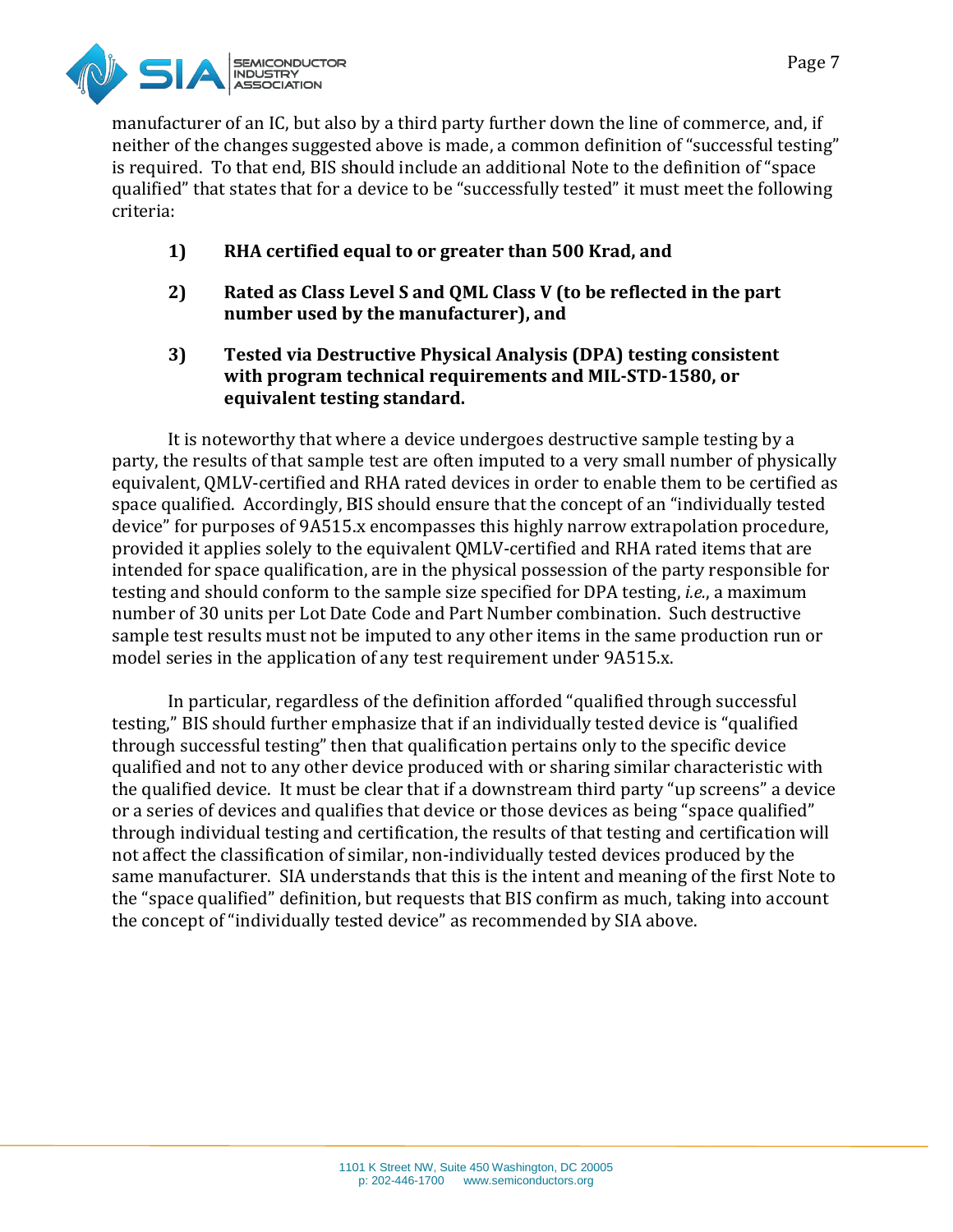

# **Additional ITAR Amendments**

## **Proposed Revised "Defense Service" Definition**

The Proposed ITAR Revisions include a new, revised definition of "defense service."<sup>8</sup> It is apparent from paragraph (a)(1) of that revised definition that the provision of ITAR technical data to a foreign person qualifies as a defense service. Yet, insofar as ITARcontrolled technical data is already enumerated on the USML, the export of such data already controlled technical data is already enumerated on the USML, the export of such data already<br>requires State authorization. There is no need for the export of ITAR-controlled technical data to be controlled twice — both as an enumerated defense article and as a defense service. It should be sufficient for technical data enumerated on the USML to be controlled as a defense article, with all of the requisite licensing requirements entailed with such a designation. Controlling such technical data as a defense service constitutes a needless duplication as well as complicating matters and posing an unnecessary burden on exporters of such data without advancing national security interests. cient for technical data enumerated on the USML to be controlled as a defense article,<br>of the requisite licensing requirements entailed with such a designation. Controlling<br>chinical data as a defense service constitutes a Proposed ITAR Revisions include a new, revised definition of "defense ser<br>from paragraph (a)(1) of that revised definition that the provision of ITAR-<br>ta to a foreign person qualifies as a defense service.<sup>9</sup> Yet, insofar ITAR-controlled authorization. There is no need for the export of ITAR-controlled technical data to<br>wice — both as an enumerated defense article and as a defense service. It should<br>reconical data enumerated on the USML to be controlled as

provision of an item already enumerated as a defense article on the USML is not a "defense service." Specifically, State should insert "or technical data already controlled as a defense article on the USML" after "other than public domain information" in that paragraph. an item already enumerated as a defense article on the USML is not a "defe<br>ecifically, State should insert "or technical data already controlled as a defe<br>: USML" after "other than public domain information" in that paragr

In addition, with respect to paragraph  $(a)(2)$  of the "defense service" definition, State In addition, with respect to paragraph (a)(2) of the "defense service" definition, State should clarify that the simple provision of an EAR-controlled item to a party for inclusion in a defense article is not a defense service. That is, State should clarify that in order for a defense service to occur, a party must provide guidance and assistance in addition to providing the physical EAR-controlled product. For example, if an IC producer provides an IC contro ECCN 3A001 or 3A991 to the producer of a defense article, but does not assist the defense article producer in the integration of that IC into the defense article, then no defense service has been provided. is article is not a defense service. That is, State should clarify that in order for a de to occur, a party must provide guidance and assistance in addition to providing the product. For example, if an IC producer provides

#### **"Directly Related"**

In the amendments to the ITAR published on April 16, 2013, State provided a revised definition of "technical data."<sup>10</sup> One element of the "technical data" definition that revised definition of "technical data."<sup>10</sup> One element of the "technical data" definition that<br>has not changed is the inclusion of "software . . . directly related to defense articles."<sup>11</sup> The term "directly related" has never been defined. Such a definition is needed. Indeed, just as a definition of "specially designed" can be useful to clarify and delineate controls on various items, so too could a definition for "directly related" clarify and delineate ITAR controls o<br>software. The meaning of "directly related" is far from apparent and is subject to widesoftware. The meaning of "directly related" is far from apparent and is subject to wideranging interpretations. ctly related" has never been defined. Such a definition is needed. Indeed, just as<br>n of "specially designed" can be useful to clarify and delineate controls on various<br>oo could a definition for "directly related" clarify

<sup>&</sup>lt;sup>8</sup> 78 Fed. Reg. 31,448-49.

<sup>&</sup>lt;sup>9</sup> 78 Fed. Reg. 31,448.

<sup>&</sup>lt;sup>10</sup> Amendment to the International Traffic in Arms Regulations: Initial Implementation of Export Control Reform,<br>78 Fed. Reg. 22,740, 22,754 (Apr. 16, 2013) ("April 2013 ITAR Amendments").<br><sup>11</sup> April 2013 ITAR Amendments 78 Fed. Reg. 22,740, 22,754 (Apr. 16, 2013) ("April 2013 ITAR Amendments").

 $11$  April 2013 ITAR Amendments at 22,754.